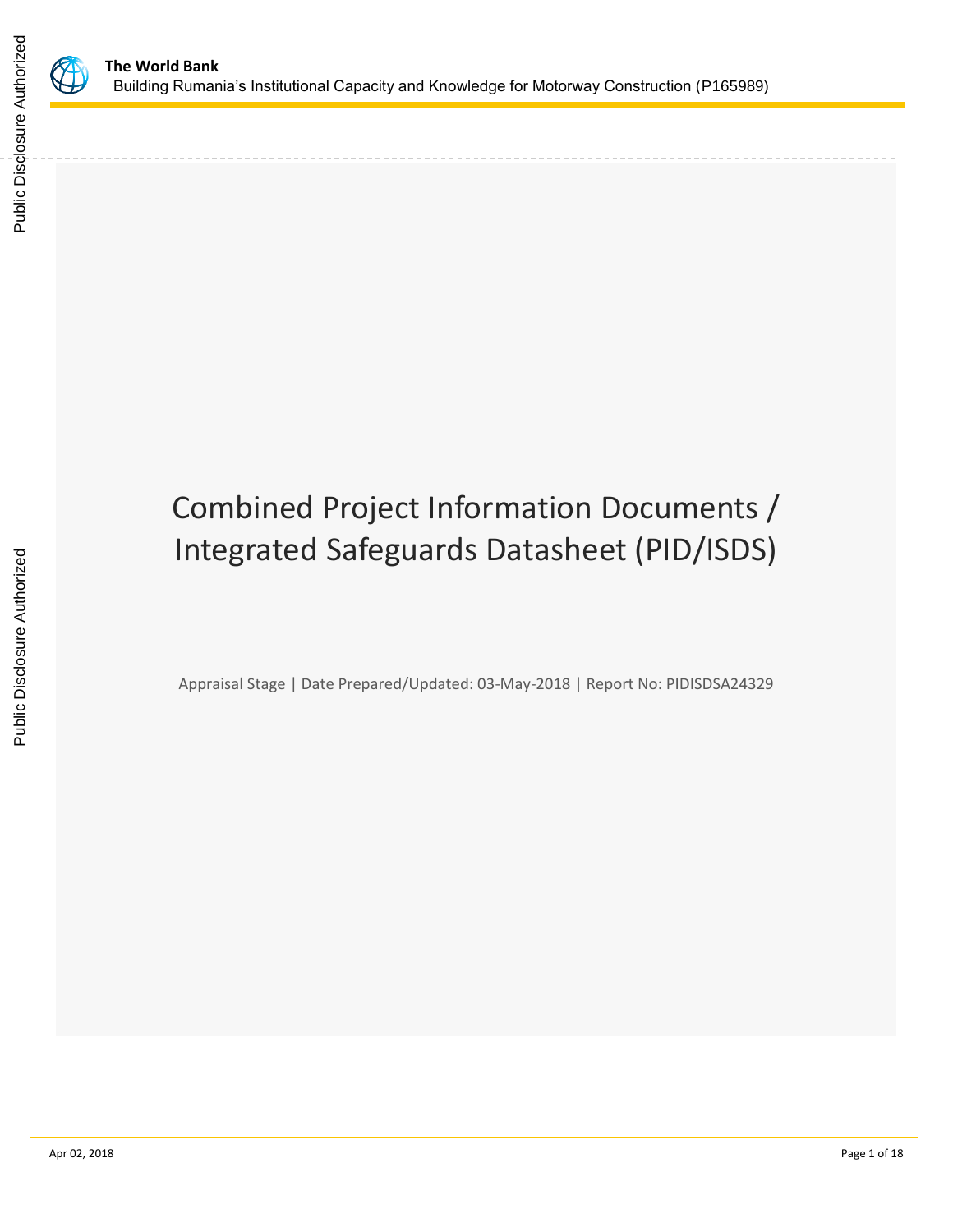

## **BASIC INFORMATION**

#### **OPS\_TABLE\_BASIC\_DATA A. Basic Project Data**

| Country<br>Romania                                                 | Project ID<br>P165989                          | Project Name<br><b>Building Romania's</b><br>Institutional Capacity and<br>Knowledge for Motorway<br>Construction | Parent Project ID (if any)                                            |
|--------------------------------------------------------------------|------------------------------------------------|-------------------------------------------------------------------------------------------------------------------|-----------------------------------------------------------------------|
| Region<br>EUROPE AND CENTRAL ASIA                                  | <b>Estimated Appraisal Date</b><br>17-Apr-2018 | <b>Estimated Board Date</b><br>26-Jul-2018                                                                        | Practice Area (Lead)<br><b>Transport &amp; Digital</b><br>Development |
| <b>Financing Instrument</b><br><b>Investment Project Financing</b> | Borrower(s)<br>Ministry of Public Finance      | <b>Implementing Agency</b><br>Ministry of Transport                                                               |                                                                       |

Proposed Development Objective(s)

To support preparation of the Ploiesti-Brasov Motorway Project in order to strengthen the capabilities of Romania's institutions to implement and finance major road projects.

#### Components

Preparation of the Ploiesti-Brasov Motorway for Delivery Institutional Strengthening and Sector Initiatives Project Management Project Preparation Advance Contingency

## **PROJECT FINANCING DATA (US\$, Millions)**

#### **SUMMARY**

| <b>Total Project Cost</b> | 43.30 |
|---------------------------|-------|
| <b>Total Financing</b>    | 43.30 |
| of which IBRD/IDA         | 43.30 |
| <b>Financing Gap</b>      | 0.00  |

## **DETAILS**

#### **World Bank Group Financing**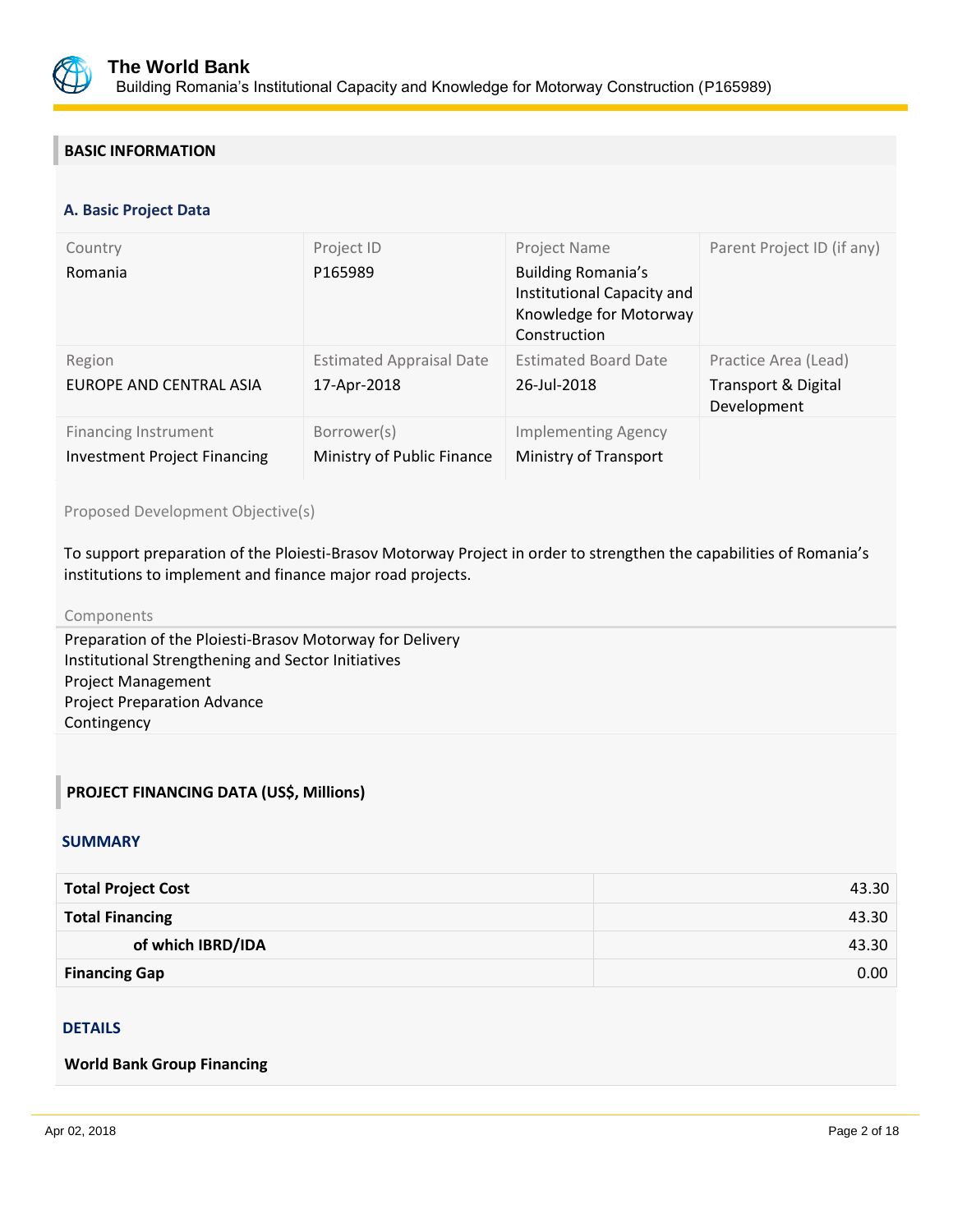

International Bank for Reconstruction and Development (IBRD) 43.30

Environmental Assessment Category

A - Full Assessment

Decision

The review did authorize the team to appraise and negotiate

#### **B. Introduction and Context**

#### Country Context

1. Romania's economy grew by 7 percent in 2017, the fastest in the EU. Growth was led by private consumption (up 8.8 percent year-on-year), which benefited inter alia from fiscal incentives and increases in the minimum and public-sector wages and pensions. Despite its fast- economic growth over the last years, Romania still faces the twin challenges of inclusion and consolidating the sustainability of its growth model by focusing on better quality investments, higher productivity and exports, rather than only domestic consumption. Investment showed signs of recovery (up 5.4 percent year-on-year), but public investment underperformed (down 9.5 percent) reflecting lower utilization of the EU funds and the government effort to keep the fiscal deficit under 3 percent in 2017.

2. Romania held parliamentary elections on December 11, 2016. A governing coalition composed of the Social Democratic Party (PSD) and the Liberal-Democratic Alliance (ALDE) appointed a Cabinet on June 29, 2017, following a vote of no-confidence for a short-lived Cabinet that governed from January-June 2017. In January 2018, Romania' s Parliament approved the third government in a year following the resignation of the prime minister appointed in June 2017. The Government's priorities for 2017-20 have however remained the same and include investments in infrastructure, healthcare, education, supporting job creation and small and medium enterprise development, in addition to tax and pension reforms. The Government's Program reconfirmed Romania's roadmap for achieving the Europe 2020 objectives for smart, sustainable and inclusive growth. It prioritizes for investment the use of the European Structural and Investment Funds (ESIF) envelope for 2014-20, which amounts to approximately EUR 40 billion.

3. In the past, Romania has received generous EU funding for infrastructure in general and transport in particular, but has not taken full advantage. Between 2007 and 2013, Romania used only about 77% of the EUR 4.6 billion available for transport infrastructure. Available ESIF were underutilized due to lack of clear priorities, lack of strategic planning, lack of investment targeting, and low quality of project preparation and implementation. This under-spending of EU funds and the lack of a prepared project pipeline coincides with a significant financing gap in the road sector given the very limited development of Romania's motorway network. All evaluations of past and current infrastructure investment program point to a unique lack of capacity inside implementing and planning entities, and in the government's public investment management processes. To turn around this situation requires stronger institutions, which should be able to propose realistic investment plans and improve the level of preparedness for major public investment, and requires the joint support of the European Commission and all the IFIs.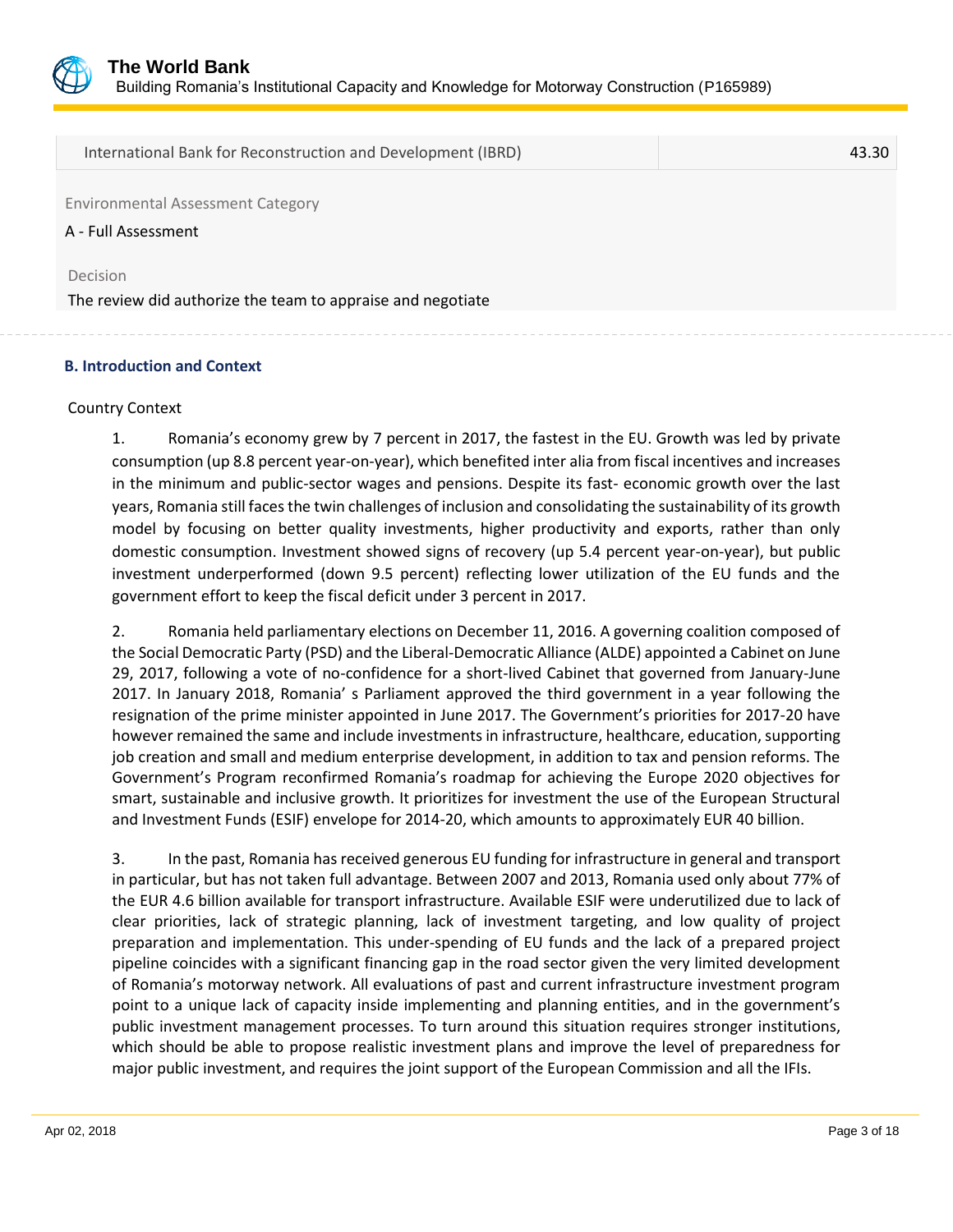

Sectoral and Institutional Context

4. **Models that need to develop so they can deliver.** Since the time of EU accession, Romania's infrastructure institutions have not fallen short of expectations as evidenced by the failure to fully absorb ESIF funding in 2007-2013. This is likely to repeat in 2014-2020 programming period. Romania's challenges are more acute than in all other EU countries. Key challenges include: (i) weak governance arrangements resulting in high turnover of decision makers, variable quality and lack of empowerment of staff managing projects; (ii) insufficient technical and financial planning of investment programs, combined with ever changing priorities; (iii) attempting to deliver projects using low quality / deficient preparation; (iv) ineffective processes across fiduciary, environmental, land acquisition, and technical dimensions of projects. Weak governance contributes to perpetuate and ultimately underpins repeated failures to deliver major infrastructure initiatives.

5. **Romania's transport sector** institutions rank foremost in need to improve their delivery approaches. Existing transport networks are in poor condition, offer insufficient coverage, are not efficiently maintained, and generally do not support Romania's aspirations for economic growth and job creation. For example, Romania's 700 km of motorways offer very little coverage and Romania lags other EU countries in road infrastructure quality rankings, measures of network density, and safety. Historically, Romania has also not managed any road sector PPP. Romania contains counties whose lack of connectivity effectively isolates them from the national economy and Europe and contributes to lagging development and inequality. Romania's physical size, population, and level of economic activity justify new motorways development. However, institutional gaps at preparing and delivering major projects prevent the delivery of a comprehensive national motorways program – or even individual projects.

6. **Planning and programming.** The Government of Romania approved General Transport Master Plan (GTMP) on September 19, 2016. The GTMP aims at framing the development of Romania's transport sector for the next 5-20 years by identifying high priority projects. The GTMP is ambitious with respect to both funding and the envisaged pace of implementation. It targets EUR 27 billion in road sector investment though 2030. According to the GTMP, 11 motorways (estimated at EUR 13.3 billion), 19 expressways (estimated at EUR 10.4 billion), tens of rehabilitations and bypasses (EUR 3 billion) are to be delivered by 2030. However, funding sources have been identified for just a portion of the planned investments. For the period 2014 - 2020, the road sector financing needs as per the GTMP amount to EUR 12.8 billion. Approximately EUR 4.6 billion is to be secured from EU funds and national counterpart funding. The financing sources for the balance of EUR 8.2 billion were not identified. Investments that are envisaged for the 2021-2030 period also show a EUR 7.9 billion funding gap.

7. Ambitions in the GTMP exist in sharp contrast to demonstrated performance and funding that is available for road sector investments. For example, 2012 was historically Romania's highest level of annual road infrastructure investment during which time EUR 1.15 billion of investment was deployed across 1,623 km of the national road network. However, the GTMP envisages implementation of more than EUR 2 billion worth of investment per year through 2020. Gaps in identified funding sources also suggest that the total quantum of investment envisaged under the GTMP is fiscally unrealistic relative to existing budget space and competing needs for investment.

8. **Funding and Financing**. There is limited revenue generated by the road sector in Romania. EU funds and funding via the Government budget remain the primary means of supporting investment. Taxes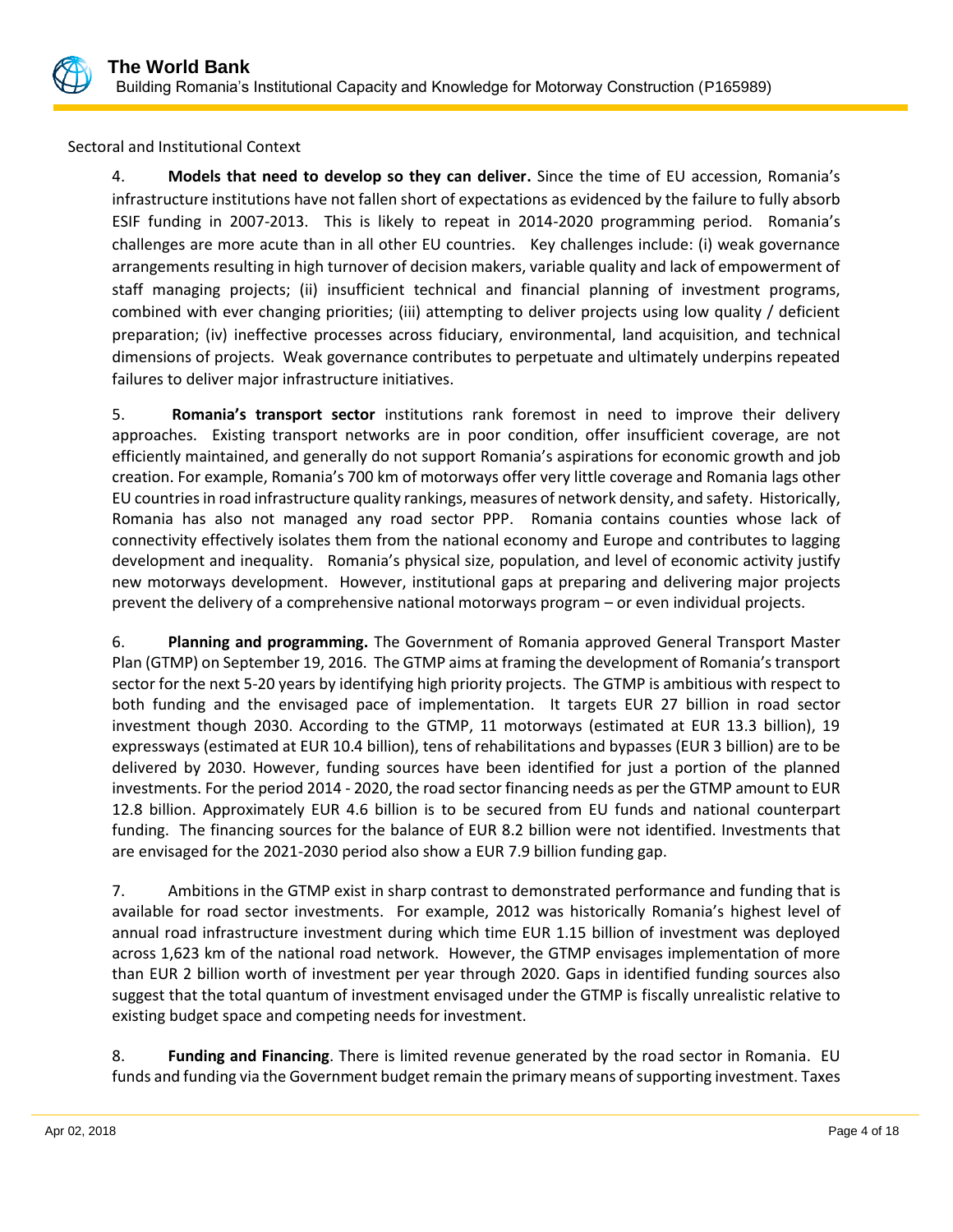on fuel are not earmarked to fund the sector. Tolling is not used as a means of generating cash flow. The only form of road network tax is a relatively low "Rovignieta" which is amongst the lowest in the European Union. In 2017, Rovignieta revenues amounted to RON 1.06 billion (EUR 224 million) which do not cover basic maintenance expenditures needed to maintain Romania's road network at a steady state of condition. This situation is a reversal from the end of the 1990s when Romania's transport network was almost self-sufficient in maintenance through appropriate tax allocation.

9. **Institutions**. The majority of Romania's road sector investments are managed by the National Company for Road Infrastructure Administration (CNAIR) which has a mixed history of project delivery. At present, CNAIR is managing delivery of the Sibiu-Pitesti Motorway which has seen considerably delays and may struggle to qualify for EU funding. The Ministry of Transport (MOT) is CNAIR's parent institution and ultimate owner. However, MOT's capacity to govern CNAIR's activities effectively is limited. Interactions with other public stakeholders are cumbersome – particularly concerning approvals and permitting. Fiduciary processes that government the transport sector show limited effectiveness and poor efficiency. For example, in the case of the Sibiu-Pitesti Motorway there are currently 10 procurement procedures involving motorway sections have been pending award for more than a year. In an effort to change tactics, the Government of Romania enacted Emergency Ordinance 55/ 2016 (amended in 2017) which assigns the mandate for developing road transport infrastructure to a new institution known as the National Road Investment Company (CNIR). When implemented, the emergency ordinance will separate this role from CNAIR's ongoing mandate to manage existing infrastructure.

10. **What can the Ploiesti-Brasov Motorway Demonstrate?** The 110 km Ploiesti-Brasov Motorway is included in the GTMP and forms part of the comprehensive Trans-European Transport Network (TEN-T). This investment would complement the existing 60 km Bucharest-Ploiesti Motorway and would link Bucharest with the regional center of the Brasov area. More strategically, this would fundamentally change connectivity between Bucharest and the closest of Romania's most economically vibrant areas in Ploiesti and Brasov, and also improve the link to further cities such as Târgu Mureș, Cluj-Napoca. As a result. The Ploiesti-Brasov Motorway is highly visible and has become one of the government's flagship programs to evidence enhanced delivery capabilities.

11. **Failed PPP attempts:** The challenge of delivering the Ploiesti-Brasov Motorway is evident in its history. There have been three prior failed attempts at developing the project, through schemes blending public financing with some form of private concessions. The most recent attempt in 2014 did not reach closure due to higher than expected costs for the government as well as perceived governance issues surrounding the deal. Experience of this attempt showed that deficient project preparation exacerbated risks and placed the Government of Romania at a severe disadvantage when negotiating with prospective Project sponsors. It also demonstrated that many technical requirements envisaged during the 2006 feasibility study were no longer relevant. For example, the 2006 feasibility study set an alignment that avoided any tunnel in excess of 300 meters. No other PPP has succeeded so far in Romania for the road sector, despite attempts for the south ring road of Bucharest.

12. Both in the case of PPP attempts and for the management of large contracts in general, Romania has recently been unsuccessful in creating effective delivery conditions. In the case of PPP, the repartition of risk assumed that private developers could price speculative risks. In fact, the market reaction to this model was to seek very significant upfront payments from Government such that all project outcomes –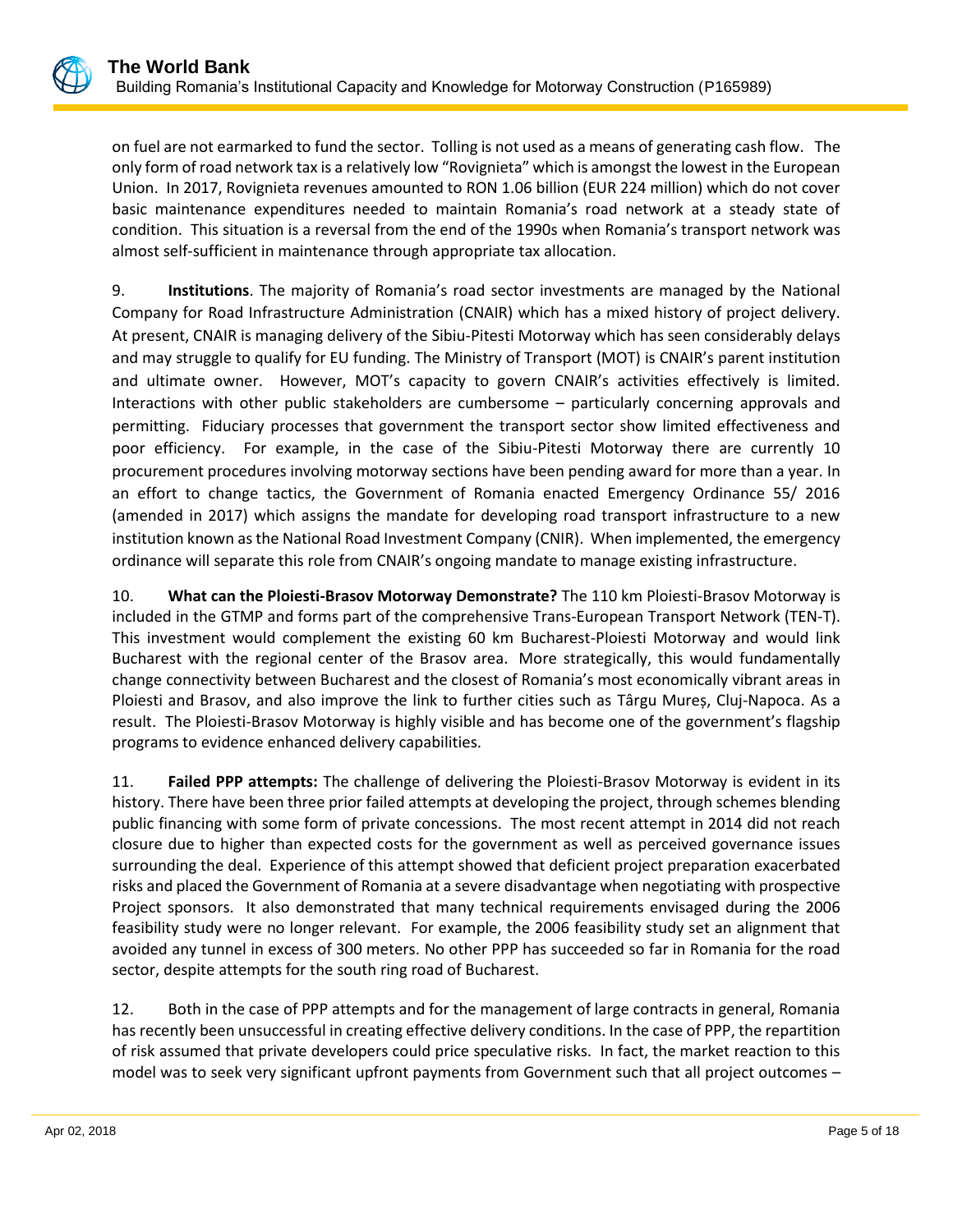

including non-delivery, would result in significant financial gains. Similar to PPP attempts, Romania's approach to conventionally financed contracts has entailed the use of design-build modalities tha have been confused with a potential to forego basic engineering due diligence in advance of tendering. The overall contract risk resulting from such models has been judged excessive by many international contractors and limited competition for tenders. Where tenders have succeeded, successive claims (regardless of contract provisions that nominally transferred risk) have severely hampered implementation.

13. **Sector technical risks.** Romania's exposure to significant climate and natural risks, particularly to earthquakes and floods, is resulting in substantial social, physical and financial impacts across the country (70 percent of the assets of the poor are vulnerable to destruction). The impact of climate-related hazards on critical infrastructure in Romania indicates that expected annual damage to infrastructure alone could double by 2020. It remains unclear what eventualities climate change will bring for Romania. However, one likely eventuality is that traditional weather patterns will become less predictable with greater uncertainties around precipitation events an seasonal freeze thaw cycles (particularly in mountainous areas where the Ploiesti-Brasov Motorway is located). These factors are likely to challenge traditional engineering assumptions regarding the climactic risks faced by Romania's transport infrastructure. Systematic inclusion of resilience elements in prioritization, design, operation, and long term asset management of transport infrastructure are advisable.

## **C. Proposed Development Objective(s)**

14. The project development objective is to support preparation of the Ploiesti-Brasov Motorway Project in order to strengthen the capabilities of Romania's institutions to implement and finance major road projects.

| <b>Key Results</b> |
|--------------------|
|--------------------|

| <b>PDO level result</b>            | <b>PDO</b> level indicator                                                                                                |  |
|------------------------------------|---------------------------------------------------------------------------------------------------------------------------|--|
| Demonstration of enhanced national | The Ploiesti-Brasov Motorway ready for civil works bidding                                                                |  |
|                                    | National roads funding strategy adopted by the MoT.                                                                       |  |
| motorways delivery capacity        | Business plan for the National Roads Investment Company<br>(CNIR) adopted by the supervisory board of CNIR and the<br>MoT |  |

## **D. Project Description**

15. The main purpose of the Project is to establish a project preparation and implementation model that can be replicated for other major capital investment projects in Romania, using the Motorway Ploiesti Brasov as a model. For that investment, it aims to develop a comprehensive Project platform including a full set of necessary documentation allowing the government of Romania to launch the construction of the motorway in one or several sections. As a result, most of the funding will be dedicated to (i) a comprehensive high-quality set of technical studies for the infrastructure construction, which until now has become a source of risk and problem for the delivery and contract management of many past investment in Romania, and (ii) the creation of a Project Management Unit in the Ministry of Transport,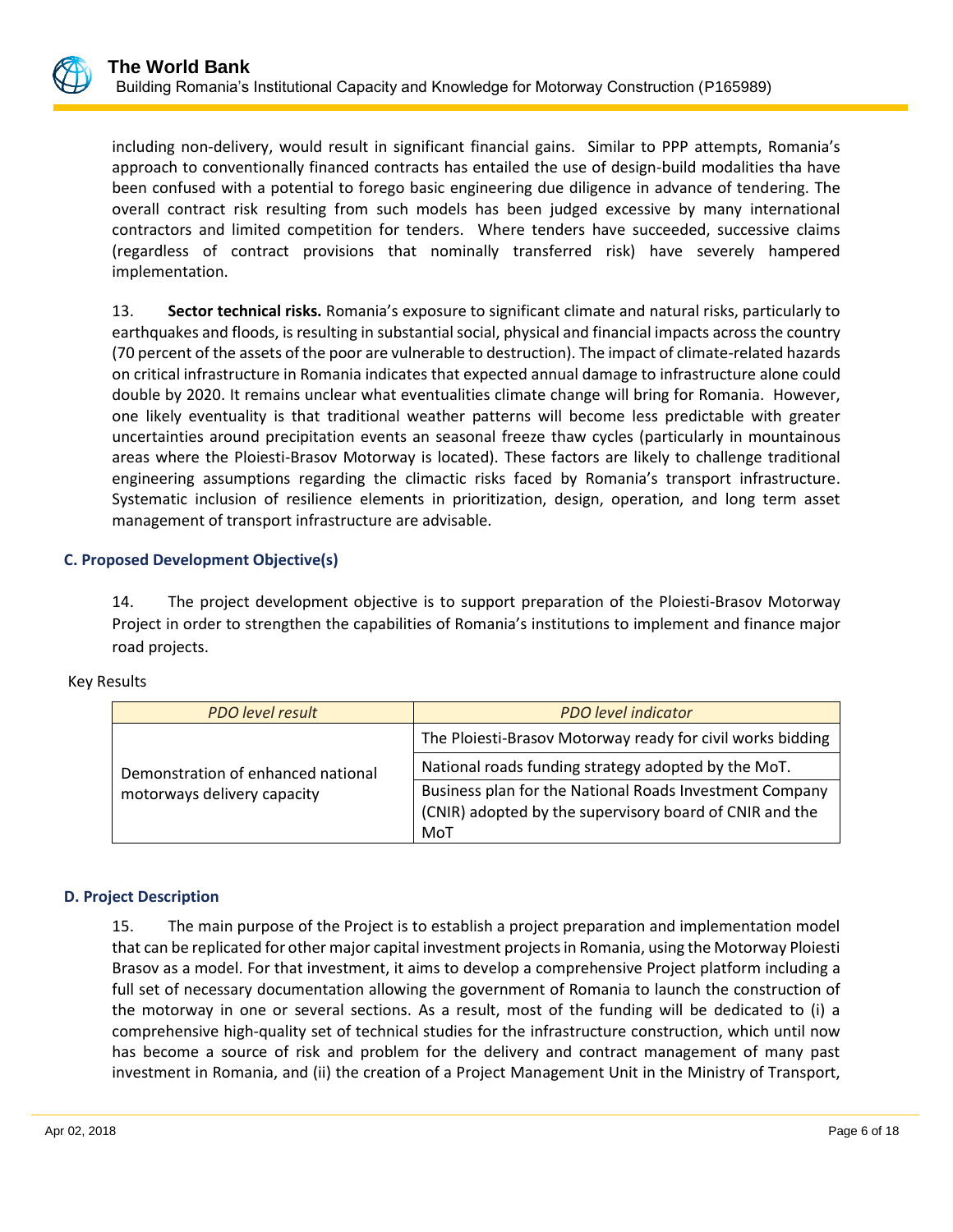which should form the basis of a delivery unit for other programs and strengthen in the medium term the national road investment company-CNIR. The Project would also help the government de-risk the motorway investment through better preparation, viability assessment and decision of the preferred finance and delivery model for the construction and operation. This could be a PPP, a design-build contract, a traditional input based contract, or a design build and maintenance contract. Finally, the Project will also help the future sustainability of the road network development by framing Romania's policy in revenue generation in order to improve finance mobilization in the sector. It will also support a medium-term resilient investment strategy. World Bank financing will support preparation and technical assistance activities under the following components:

## *Component 1: Preparation of the Ploiesti-Brasov Motorway for Delivery*

16. This component will finance the following studies/activities that aim to demonstrate improved effectiveness of strengthened institutional processes using the Ploiesti-Braşov Motorway as an example:

- (i) Provision of support, through technical assistance, to carry out a technical feasibility study for the Ploiesti-Braşov Motorway including conceptual design and route alternatives, traffic demand forecast, technical surveys including topographic, geotechnical and tunneling, hydrology study, analysis on climate change risks and vulnerability assessment, basic design and cost estimate, and cost benefit analysis.
- (ii) Provision of support, through technical assistance, for the preparation of environmental and social studies necessary to obtain the environmental permits, including: Environmental and Social Impact Assessment (ESIA) and Environmental and Social Management Plans (ESMPs), Resettlement Policy Framework (RPF), Resettlement Action Plan (RAP), and Land Valuation Studies, all to be prepared in a manner that would comply with the relevant Bank environmental and social safeguards operational policies as well as the applicable national legislations and standards;
- (iii) Provision of support to carry out a study on (a) financial options and wider economic benefits in relation to the investments to be undertaken for construction of the Ploiesti-Braşov Motorway including an assessment of public and private financial schemes and plans, and (b) a methodology for wider economic benefits studies for transport investments, in general, in Romania
- (iv) Provision of support through technical assistance for the preparation of detailed designs including working drawings, construction permit documentation and bidding documents.

#### *Component 2: Institutional Strengthening and Sector Initiatives*

17. This component will support financing of the following studies/activities, related to strengthening the capabilities of Romania's road sector institutions. Areas of focus will include revenue optimization, institutional sustainability, systems development and strengthening, and major project preparation and execution. The higher level objective of this component is to allow Romania to fully absorb EU funds in motorways. It could also show that it can implement more, and that it can diversify in the long term its financing strategy including through raising of commercial financing which currently is not explored because of the low absorption of EU funds. The activities envisaged under the loan include the following:

(i) Supporting services to improve government overall large projects' programming and management processes and to simplify relevant government legislations. This could include authorization processes in the MoT, permits, land acquisition, utilities management, standard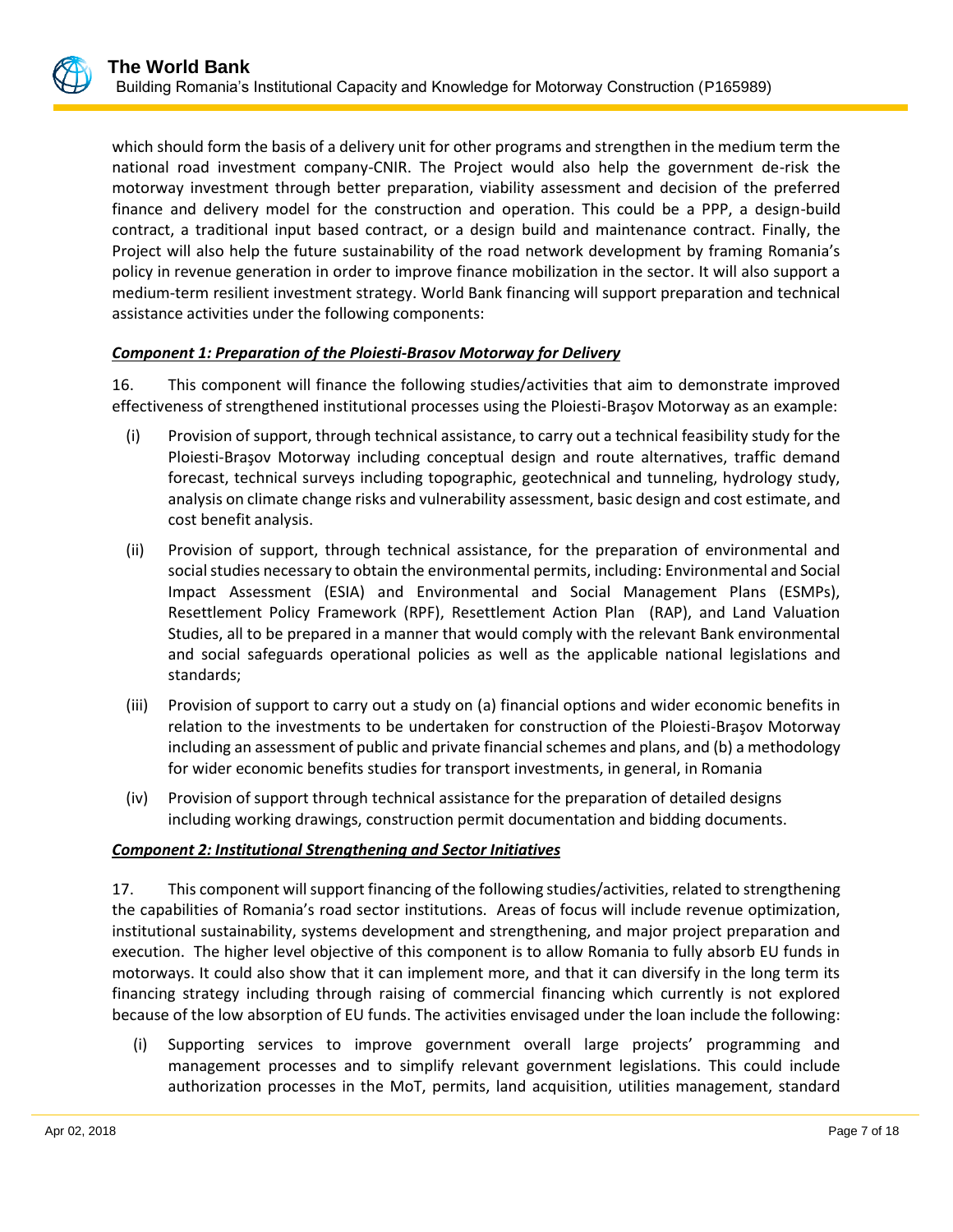contracts for construction (public, output based, design build, PPP), standard supervision ToRs, certification of road construction operators, etc.;

- (ii) Development of a revenue strategy for the road sector. The purpose would be to increase revenue for maintenance and to raise external public and private financing to further develop the motorway network. It would include options to introduce an e-tolling system and review current resources for maintenance of the existing network.
- (iii) Development of a business plan for the programmatic expansion of Romania's motorway network under the institutional mandate of CNIR. The envisaged business plan will include the following sections:: (a) vision and strategy; (b) proposed key performance indicators; (c) medium term capital and recurrent expenditure projections for project preparation and delivery, including Integration of climate change and natural disaster risks considerations in the prioritization of investments (maintenance, rehabilitation, expansion) ; (d) a communications, branding, and outreach strategy; (e) a human resources plan; (f) proposed training and skills development program for enhancing staff capabilities; and (g) a budget and funding plan;
- (iv) Technical assistance activities covering external technical support including technical experts review in all the relevant fields for major motorway investment, including, climate and disaster resilience and response, road safety audit, design review, communication and consultation needed for the investment, modernization of design standards;
- (v) Training and skills enhancement relating to motorways development with a specific focus on large projects management, tunneling, complex structures, climate resilience, disaster risk management (early warning, planning, response mechanisms), road safety; management of land acquisition and resettlement; management of environmental and social risks, and
- (vi) Revision and relaunch of Romania's national transport model.

## *Component 3: Project Management*

18. This component will support Project management activities providing support for project coordination and administration and covering PMU Staffing Costs including technical, administrative, fiduciary and safeguards staff, purchasing of some equipment and operating costs over the life of the project.

## **E. Implementation**

- 19. The following implementation arrangements will apply to the project:
	- (i) The Ministry of Transport (MoT) will be the implementing agency of the Project..
	- (ii) The Minister of Transport will chair a multi-stakeholder Steering Committee, including a representative of Prime Minister's Office as a member, to oversee and govern the PMU's activities during implementation.
	- (iii) A dedicated Project Management Unit (PMU) residing within MoT will manage the day to day project implementation, and will be the basis for the structure which will later oversee the construction phase of the investment prepared under the project. Day to day project implementation includes both the management of the activities financed by the loan from a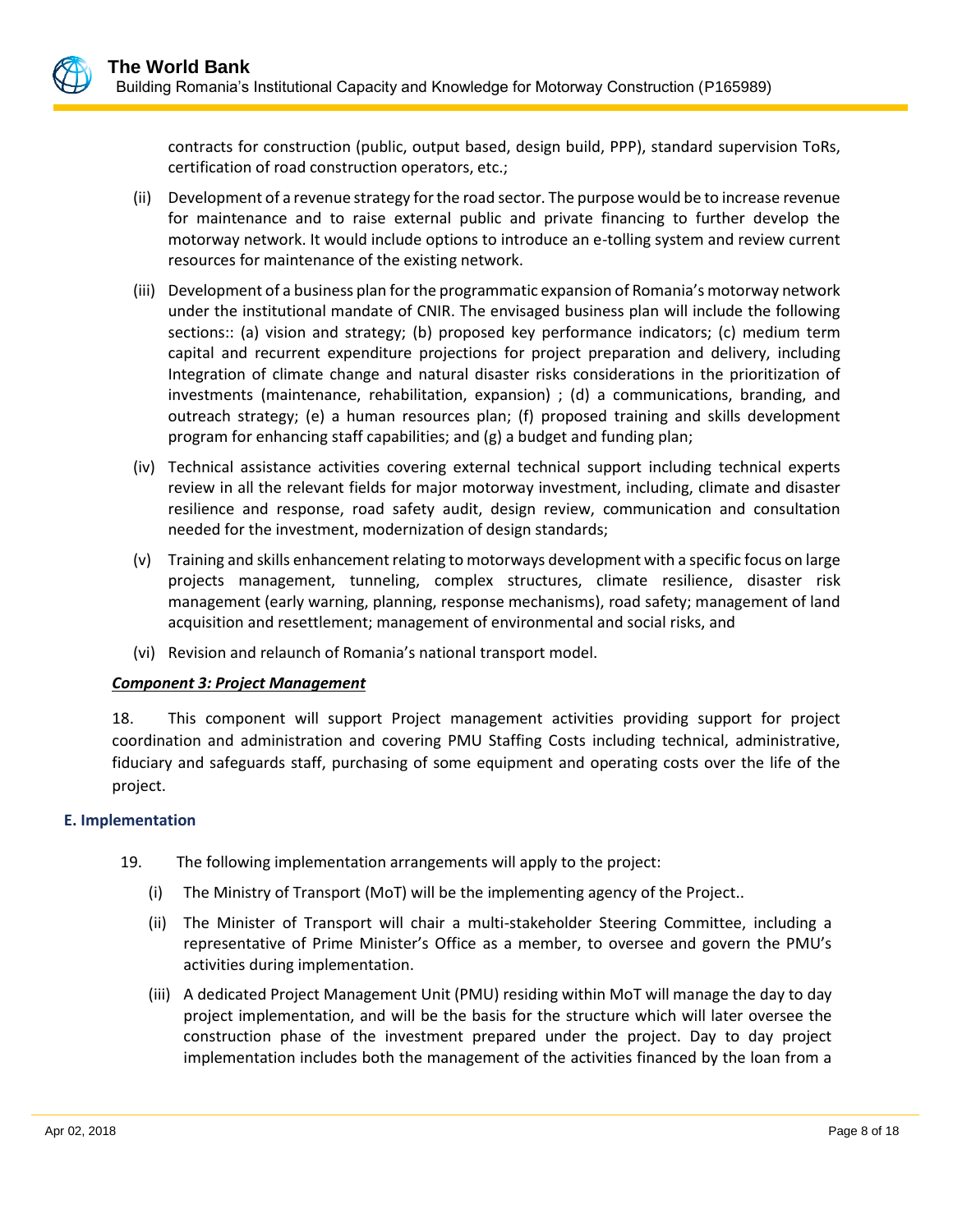fiduciary and technical standpoint, as well as that of all the processes that the government needs to undertake while preparing the Ploiesti Brasov motorway construction.

- (iv) The MoT has nominated a Secretary of State to oversee the PMU's mobilization and subsequent activities.
- (v) As many activities will involve CNIR and other institutions for several of component 2 activities, specific tasks teams will be established as needed in the MoT, CNIR and where relevant to ensure appropriation of the activities and maximize the positive impact of training and capacity building activities.

## **F. Project location and Salient physical characteristics relevant to the safeguard analysis (if known)**

The project comprises technical assistance activities funded by two main components including; (1) feasibility studies, technical surveys, engineering conceptual and detailed design studies; relevant safeguard instruments( ESIA with ESMP and RPFs with RAPs); and preparation of bidding documents, etc that would facilitate the new construction of the Ploiești - Braşov motorway planned from the current end of the A3 motorway in Ploiești to Rȃșnov, which may or may not be financed by the Bank and (2) Project management activities providing support for project coordination and administration and overall institutional strengthening of agencies that are responsible for planning and implementation of follow-up road sector development programs. Project locations for the proposed TA will be relevant to the surroundings of the proposed Bucharest-Brasov corridor road network including three major touristic cities along this corridor (Bușteni, Predeal and Sinaia), several villages and communes, a combination of flat area and difficult mountain terrain, established natural reserves/parks as well as known physical cultural resources. The corridor also intersects a variety of utilities such as natural gas and petrol, telecommunications electrical poles, drinking water and sewage networks. The actual locations for the civil works for follow-up investments will be determined based on results of the studies financed under the present TA.

#### **G. Environmental and Social Safeguards Specialists on the Team**

Ruxandra Maria Floroiu, Environmental Safeguards Specialist Mohamed Ghani Razaak, Social Safeguards Specialist Cesar Niculescu, Environmental Safeguards Specialist

.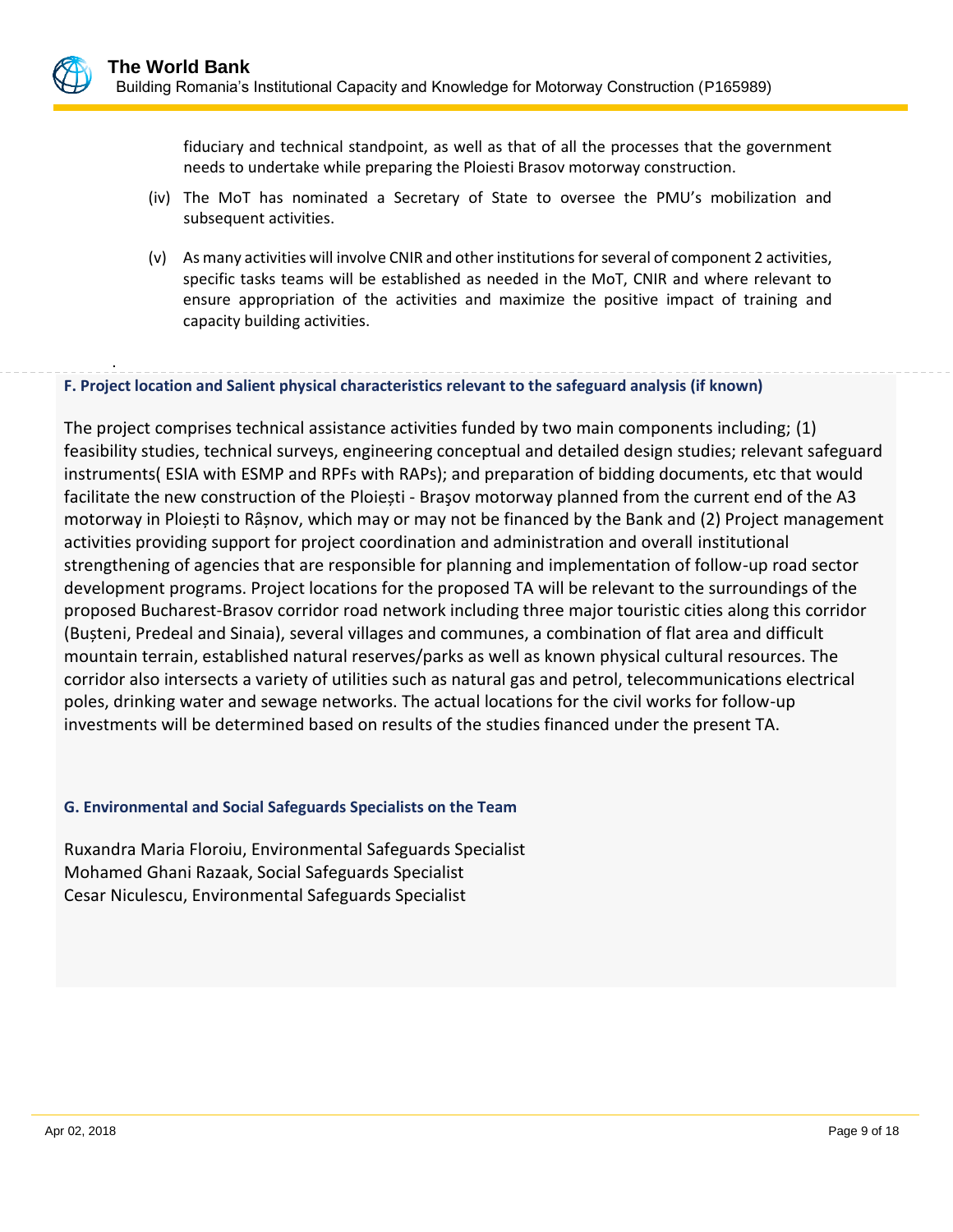

| SAFEGUARD POLICIES THAT MIGHT APPLY |            |                                                                                                                                                                                                                                                                                                                                                                                                                                                                                                                                                                                                                                                                                                                                                                                                                                                                                                                                                                                                                                                                                                                                                                                                                                                                                                                                                                                                                                                                                                                                                                                                                                                                                                                                                                                                                                                                                                                                                                                                                                                                                                                                                                                                                                  |
|-------------------------------------|------------|----------------------------------------------------------------------------------------------------------------------------------------------------------------------------------------------------------------------------------------------------------------------------------------------------------------------------------------------------------------------------------------------------------------------------------------------------------------------------------------------------------------------------------------------------------------------------------------------------------------------------------------------------------------------------------------------------------------------------------------------------------------------------------------------------------------------------------------------------------------------------------------------------------------------------------------------------------------------------------------------------------------------------------------------------------------------------------------------------------------------------------------------------------------------------------------------------------------------------------------------------------------------------------------------------------------------------------------------------------------------------------------------------------------------------------------------------------------------------------------------------------------------------------------------------------------------------------------------------------------------------------------------------------------------------------------------------------------------------------------------------------------------------------------------------------------------------------------------------------------------------------------------------------------------------------------------------------------------------------------------------------------------------------------------------------------------------------------------------------------------------------------------------------------------------------------------------------------------------------|
| <b>Safeguard Policies</b>           | Triggered? | <b>Explanation (Optional)</b>                                                                                                                                                                                                                                                                                                                                                                                                                                                                                                                                                                                                                                                                                                                                                                                                                                                                                                                                                                                                                                                                                                                                                                                                                                                                                                                                                                                                                                                                                                                                                                                                                                                                                                                                                                                                                                                                                                                                                                                                                                                                                                                                                                                                    |
| Environmental Assessment OP/BP 4.01 | Yes        | The proposed Technical Assistance will support the<br>preparation of an investment program including the<br>preparatory technical studies for a110 km long<br>Ploiesti - Brasov motorway construction. This will<br>mainly consist in delivery of a "best practice"<br>feasibility study and accompanying safeguards<br>instruments for the Ploiesti-Brasov Motorway<br>Project that can serve as a model for effective major<br>road project preparation in Romania; delivery of<br>preliminary designs and bid documents to start<br>construction of the Ploiesti-Brasov Motorway<br>Project; and implementation of a public<br>communications and consultations program that can<br>later be replicated for other similar investment in<br>this secctor.<br>The proposed TA activities themselves do not have<br>direct adverse environmental and social impacts.<br>However, the outcomes of the proposed TA support<br>are expected to have significant environmental and<br>social implications going forward, entailing risks and<br>potentially inducing adverse impacts due to the<br>nature of the works and affiliated risks envisaged for<br>the construction of the said new motorway (detailed<br>below). Consequently, this TA is classified as<br>category "A" in line with OP 4.01.<br>The incremental environmental and social impacts<br>associated with the proposed works will be<br>considered and addressed by an Environmental and<br>Social Impact Assessment (ESIA) including a general<br>Environmental and Social Management Plan (ESMP),<br>which will be the output of the TA. This will be<br>developed in line with the technical studies and will<br>provide the necessary background for environmental<br>and social considerations to be built into the project<br>design so that environmentally and socially<br>sustainable implementation can take place.<br>The main environmental impacts expected to be<br>generated by the motorway construction may<br>include destabilization of slopes due to soil erosion<br>in sensitive areas, loss of tree plantations in various<br>sections alongside the road alignment, disturbance<br>of drainage systems, extraction of road construction |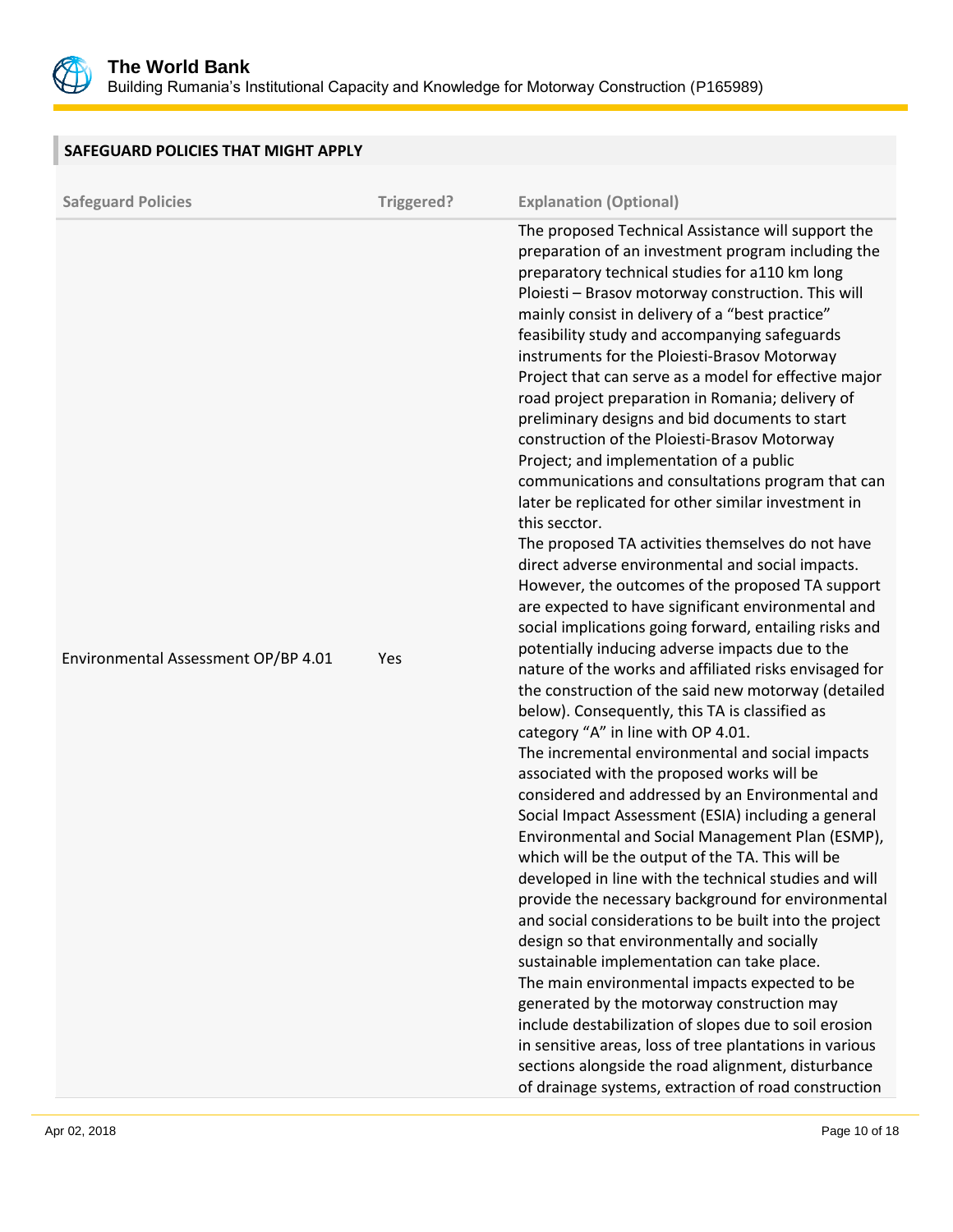

materials and operation of access roads, increased dust production and air and noise pollution, and construction wastes which will need to be collected, transported and disposed regularly and in a sustainable manner. Establishment of construction camps is associated with generation of solid wastes and wastewater, compression of soil and possible noise disturbance.

Supply of the motorway construction with asphalt, stones, gravel, and sand may carry the risk of disturbance of landscape and soil as well as of hazardous emissions and generation of noise. In addition, there are other social, and occupational health and safety issues that may also require attention. The construction works of road network may require a large workforce including both local and foreign workers. The labor influx to relatively semi-urban localities may trigger some social tensions. The project will assess the requirements of foreign labor force and will propose necessary mitigation measures to ensure training, orientation as well as strict code of conducts for workers to avoid potential conflict between host communities. The ESIA will cover not only the potential labor influx issues but also the unemployment, gender based violence, poverty and vulnerability aspects that may need be paid attention in planning and implementing an investment project. Overall, the long-term impacts of the motorway project are positive. This will connect south -north part of the country, between Bucharest, Ploiesti and Brasov, one of the most intense traffic corridor in Romania, and improved road infrastructure will contribute to decreased level of accidents due to better regulated traffic, lower levels of dusting, noise and vibration.

| Performance Standards for Private Sector<br>Activities OP/BP 4.03 | No. |                                                                                                                                                                                                                                                                                                                         |
|-------------------------------------------------------------------|-----|-------------------------------------------------------------------------------------------------------------------------------------------------------------------------------------------------------------------------------------------------------------------------------------------------------------------------|
| Natural Habitats OP/BP 4.04                                       | Yes | The policy is triggered since the planned motorway<br>sections are expected to go through and be located<br>near several sensitive natural habitats. The project<br>will meet OP 4.04 requirements during the<br>implementation period through assessing habitat<br>quality and biodiversity values as part of the ESIA |
|                                                                   |     |                                                                                                                                                                                                                                                                                                                         |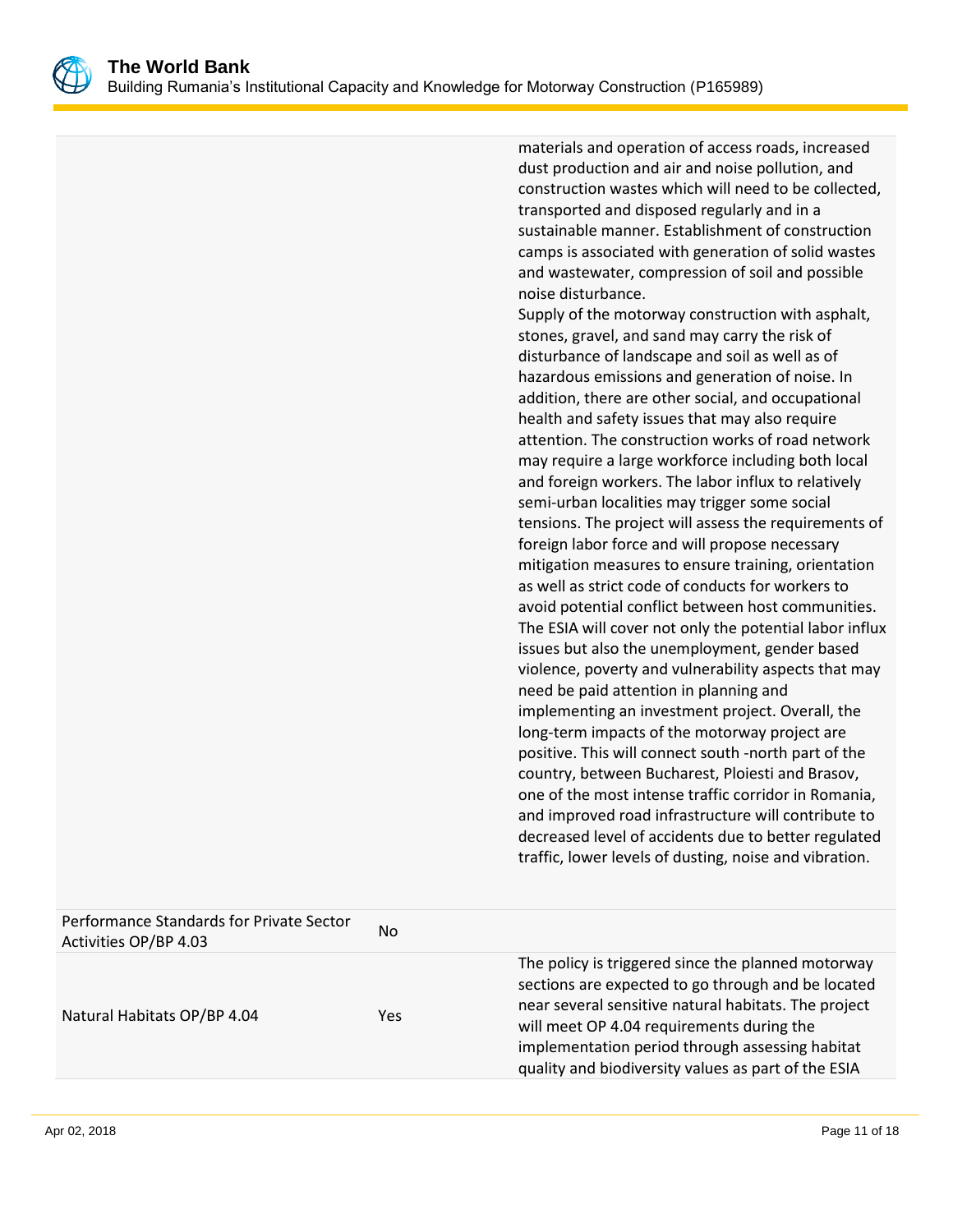

|                                        |     | and proposing mitigation measures, as appropriate,<br>as part of the ESMP and including potentially a<br>biodiversity management plan as needed                                                                                                                                                                                                                                                                                                                                                                                                                                                                                                                                                                                                              |
|----------------------------------------|-----|--------------------------------------------------------------------------------------------------------------------------------------------------------------------------------------------------------------------------------------------------------------------------------------------------------------------------------------------------------------------------------------------------------------------------------------------------------------------------------------------------------------------------------------------------------------------------------------------------------------------------------------------------------------------------------------------------------------------------------------------------------------|
| Forests OP/BP 4.36                     | Yes | The policy is triggered as the ESIA developed as part<br>of the TA output will need to consider impacts on<br>the health and quality of forests, as well as rights<br>and welfare of people that depend on forests -<br>these are possible risks of the motorway<br>construction which would be implemented in close<br>vicinity or within known forest areas. The general<br>ESMP will include adequate mitigation measures and<br>their estimated costs to be implemented.                                                                                                                                                                                                                                                                                 |
| Pest Management OP 4.09                | No  | Policy is not triggered as the TA will not<br>procure any pesticides nor will it induce an<br>increase in the current low levels of pesticide use.                                                                                                                                                                                                                                                                                                                                                                                                                                                                                                                                                                                                           |
| Physical Cultural Resources OP/BP 4.11 | Yes | Policy will be triggered due to the possibility of<br>chance finds of cultural or historic resources<br>during the construction of the new motorway, and<br>also, because cultural resources might be affected<br>by the construction activities. The ESIA financed by<br>this TA will need to consider any possible impacts on<br>the known or not discovered PCRs at the future<br>project locations.                                                                                                                                                                                                                                                                                                                                                      |
| Indigenous Peoples OP/BP 4.10          | No  | Policy is not triggered since this TA will not affect<br>any indigenous groups. Roma community which is<br>considered as a vulnerable group and a Roma filter<br>has been developed as a part of the appraisal. The<br>ESIA /RPF financed under the TA will review any<br>possible impacts on the known Roma community<br>along the proposed Motorway and will propose<br>'Vulnerable Group Development Plans', if necessary.                                                                                                                                                                                                                                                                                                                                |
| Involuntary Resettlement OP/BP 4.12    | Yes | The project does not envisage physical interventions<br>and no tangible adverse social impacts are<br>anticipated. However, the proposed technical<br>assistance may proceed to a larger investment<br>program with interventions that lead to physical<br>infrastructure development for the Ploiesti-Brasov<br>Motorway construction that may entail significant<br>change in land use in areas/main settlements and<br>affect the neighboring population living along road<br>network in hilly terrace sections. Hence, in order<br>identify potential adverse social impacts and risks,<br>especially land acquisitions, physical displacement of<br>properties and people, access restriction to<br>livelihood resources for communities residing along |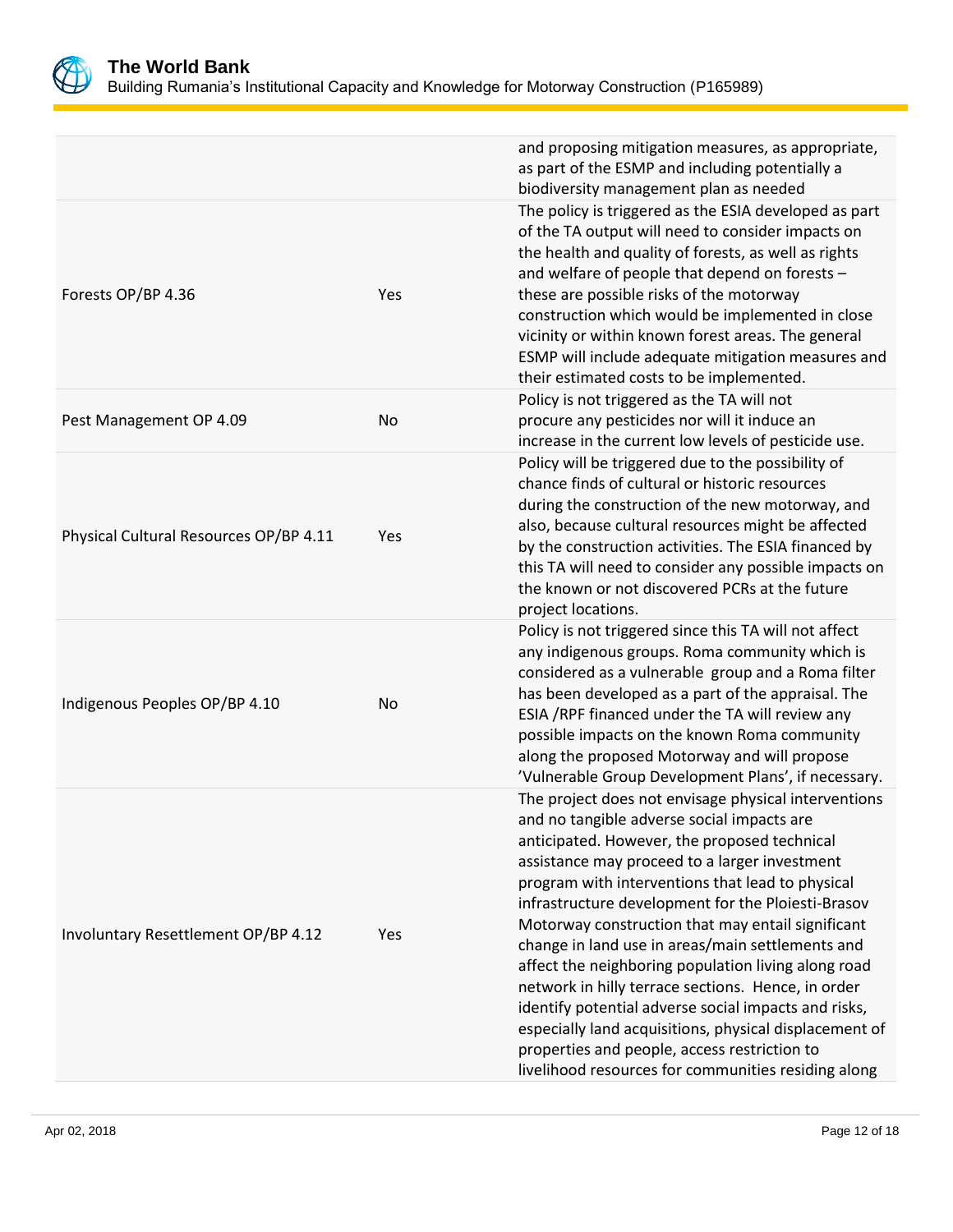

|                                                   |                | the road network, the policy is triggered as a<br>precautionary measure. The project will carry out<br>social studies including the Resettlement Policy<br>Framework (RPF), Land Acquisition and initial<br>Resettlement Action Plans and Land Valuation<br>Studies which will show potential impacts and<br>suggest an approach to develop additional<br>safeguards instruments, if necessary. However, this<br>TA will not support to implement the RAPs and/or<br>land acquisitions under the project.<br>A grievance redress mechanism will be established<br>under the project to address concerns and<br>complaints of the public and project affected<br>persons. |
|---------------------------------------------------|----------------|--------------------------------------------------------------------------------------------------------------------------------------------------------------------------------------------------------------------------------------------------------------------------------------------------------------------------------------------------------------------------------------------------------------------------------------------------------------------------------------------------------------------------------------------------------------------------------------------------------------------------------------------------------------------------|
| Safety of Dams OP/BP 4.37                         | N <sub>o</sub> | The project does not involve construction of new<br>dams, nor will it affect or be dependent on the<br>safety of any existing dam or use of water sources<br>provided by a reservoir.                                                                                                                                                                                                                                                                                                                                                                                                                                                                                    |
| Projects on International Waterways<br>OP/BP 7.50 | <b>No</b>      | The project does not involve activities on<br>international waterways.                                                                                                                                                                                                                                                                                                                                                                                                                                                                                                                                                                                                   |
| Projects in Disputed Areas OP/BP 7.60             | No             | The project is not located in disputed areas.                                                                                                                                                                                                                                                                                                                                                                                                                                                                                                                                                                                                                            |

## **KEY SAFEGUARD POLICY ISSUES AND THEIR MANAGEMENT**

## **A. Summary of Key Safeguard Issues**

1. Describe any safeguard issues and impacts associated with the proposed project. Identify and describe any potential large scale, significant and/or irreversible impacts:

The road construction proposed for technical preparation in this project is in a region with three major tourist cities (Bușteni, Predeal and Sinaia) and several villages and communes. The topography consists of flat areas and steep mountains posing challenges for engineering designs. The project affected area also has well known nature reserves and parks and important historical, archeological and cultural resources. The project area also contains numerous utilities (gas and oil pipelines, electrical transmission lines, and sewage systems. Important reservoirs used for drinking water servicing significant metropolitan centers and sources of irrigation systems are also in the project area. Also the proposed corridor development identifies potential social risks and involves both private and public land acquisition, impacts people livelihood and properties of human settlements. Therefore, the project has identified as substantial risk and proposes necessary risk mitigation measures.

2. Describe any potential indirect and/or long term impacts due to anticipated future activities in the project area: There will be increased traffic and mobility after the motorway construction, which would trigger an increase in GHGs emissions in the project area. This require systematic operation and maintenance plan by authorities to ensure road safety as well as management of air quality within acceptable national standards. Since the motorway crosses a significant number of touristic cities/location, and people livelihood depend on tourism based industries, the project design needs to consider adequate design measures such as access roads, noise level reduction panels and link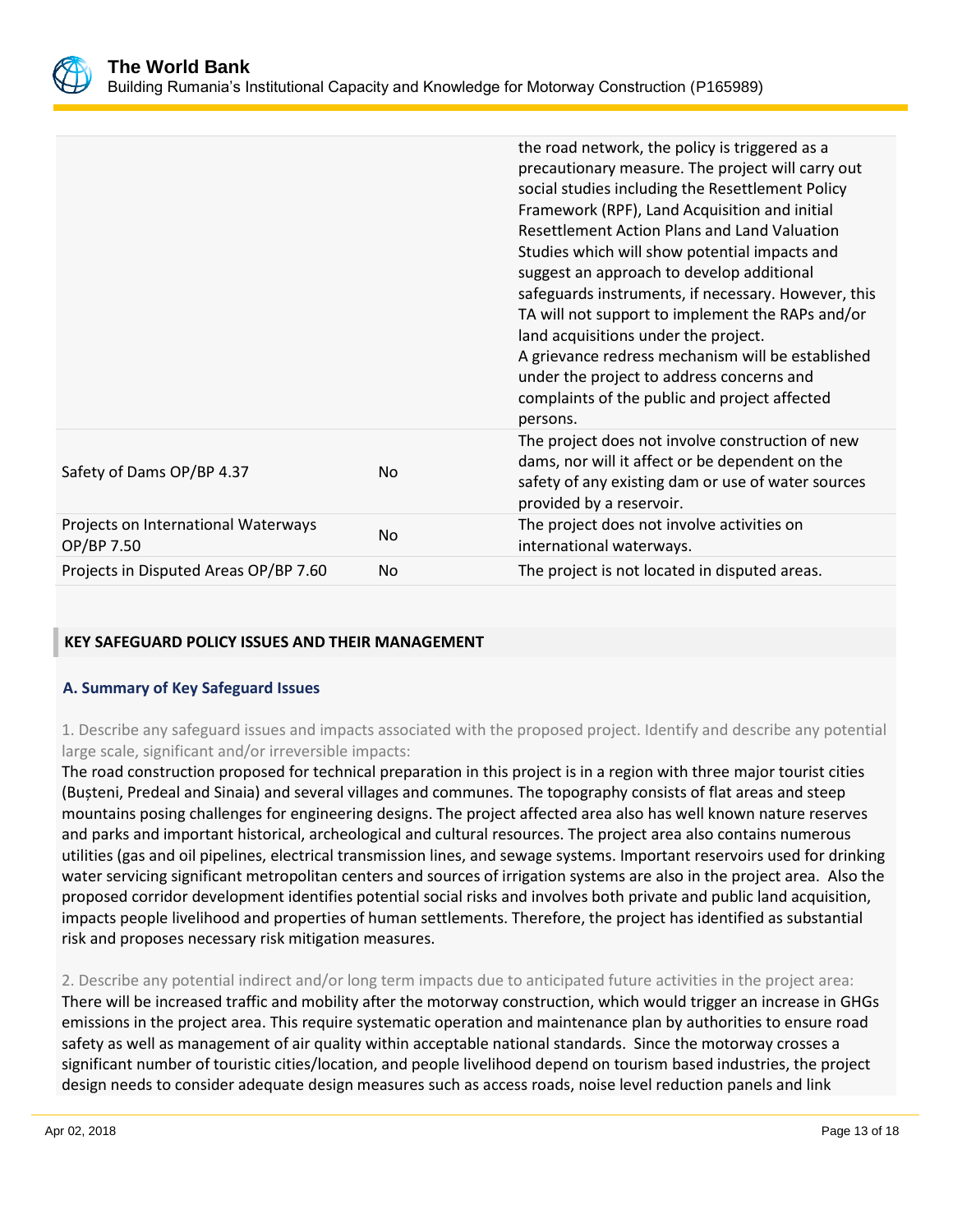

facilities to enjoy the full benefits of the economic growth to the people along the road corridor.

3. Describe any project alternatives (if relevant) considered to help avoid or minimize adverse impacts. The TA will update the previous motorway corridor designs, determine alternative engineering designs based on modern EU road construction standards, propose alternative cost benefit options and undertake preliminary scoping of environmental and social impacts and risks. Based on these results, final road construction proposals will be developed.

4. Describe measures taken by the borrower to address safeguard policy issues. Provide an assessment of borrower capacity to plan and implement the measures described.

The country has experience in implementing IFI (such as EU and EBRD) supported road projects including in World Bank financed projects. However, the exisitsing capacity on safeguards management among implementing agancies is relatively poor. This TA will support to enhance capacities for the staff of the Project Management Unit (PMU) that will be created within the Ministry of Transport with the necessary skills and knowledge to prepare and implement the project and apply the Bank environmental and social safeguards policies. The TA will support to carry out social and environmental assessments including an ESIA with ESMP and RPF for the project. These instruments will assess all potential environment and social impacts and risks of the project and recommend necessary mitigation measures to address all potential risks through appropriate actions under the proposed project.

5. Identify the key stakeholders and describe the mechanisms for consultation and disclosure on safeguard policies, with an emphasis on potentially affected people.

A range of stakeholders including Civil Service Organizations (CSOs), non-governmental organizations, local government bodies (Municipalities of cities) business associations, resident communities, road users, and other interested parties have been identified. As part of the social and environmental review process, stakeholder consultations were carried out in relevant cities along the project road, and central level at the Ministry. The TORs for ESIA (with ESMP) and RPF have been publicly disclosed including addressing the comments provided by stakeholders during the project preparation consultations.

## **B. Disclosure Requirements**

**Environmental Assessment/Audit/Management Plan/Other** 

| Date of receipt by the Bank | Date of submission for disclosure | For category A projects, date of<br>distributing the Executive Summary of<br>the EA to the Executive Directors |
|-----------------------------|-----------------------------------|----------------------------------------------------------------------------------------------------------------|
| 12-Feb-2018                 | 20-Feb-2018                       | 06-Mar-2018                                                                                                    |
| "In country" Disclosure     |                                   |                                                                                                                |

Romania

20-Feb-2018

Comments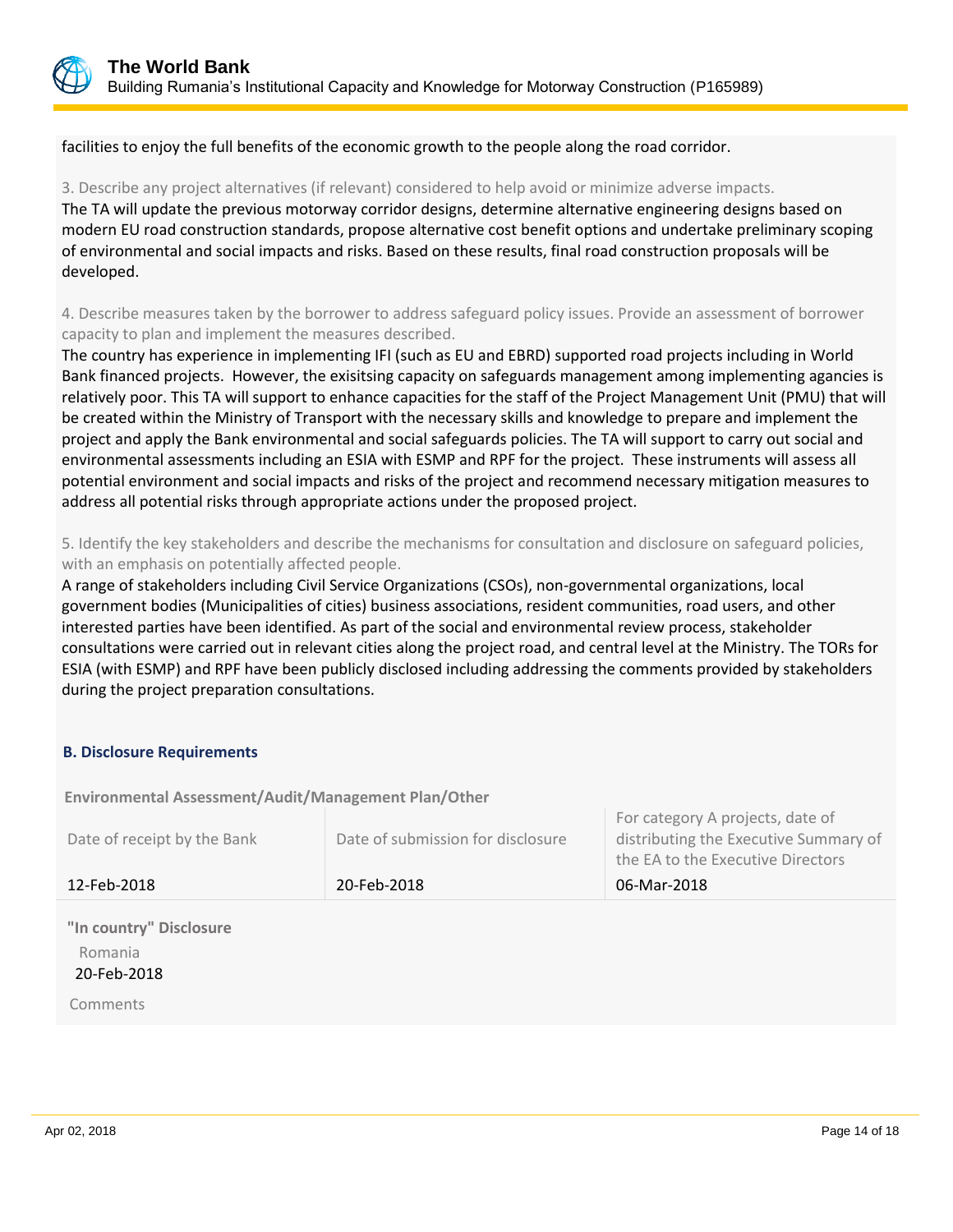

#### **Resettlement Action Plan/Framework/Policy Process**

| Date of receipt by the Bank | Date of submission for disclosure |
|-----------------------------|-----------------------------------|
| 12-Feb-2018                 | 20-Feb-2018                       |

**"In country" Disclosure** Romania 20-Feb-2018

Comments

## **C. Compliance Monitoring Indicators at the Corporate Level (to be filled in when the ISDS is finalized by the project decision meeting)**

**OP/BP/GP 4.01 - Environment Assessment** 

Does the project require a stand-alone EA (including EMP) report? No

**OP/BP 4.04 - Natural Habitats**

Would the project result in any significant conversion or degradation of critical natural habitats?

No

If the project would result in significant conversion or degradation of other (non-critical) natural habitats, does the project include mitigation measures acceptable to the Bank?

NA

**OP/BP 4.11 - Physical Cultural Resources**

Does the EA include adequate measures related to cultural property?

Yes

Does the credit/loan incorporate mechanisms to mitigate the potential adverse impacts on cultural property? NA

**OP/BP 4.12 - Involuntary Resettlement**

Has a resettlement plan/abbreviated plan/policy framework/process framework (as appropriate) been prepared? No

If yes, then did the Regional unit responsible for safeguards or Practice Manager review the plan? NA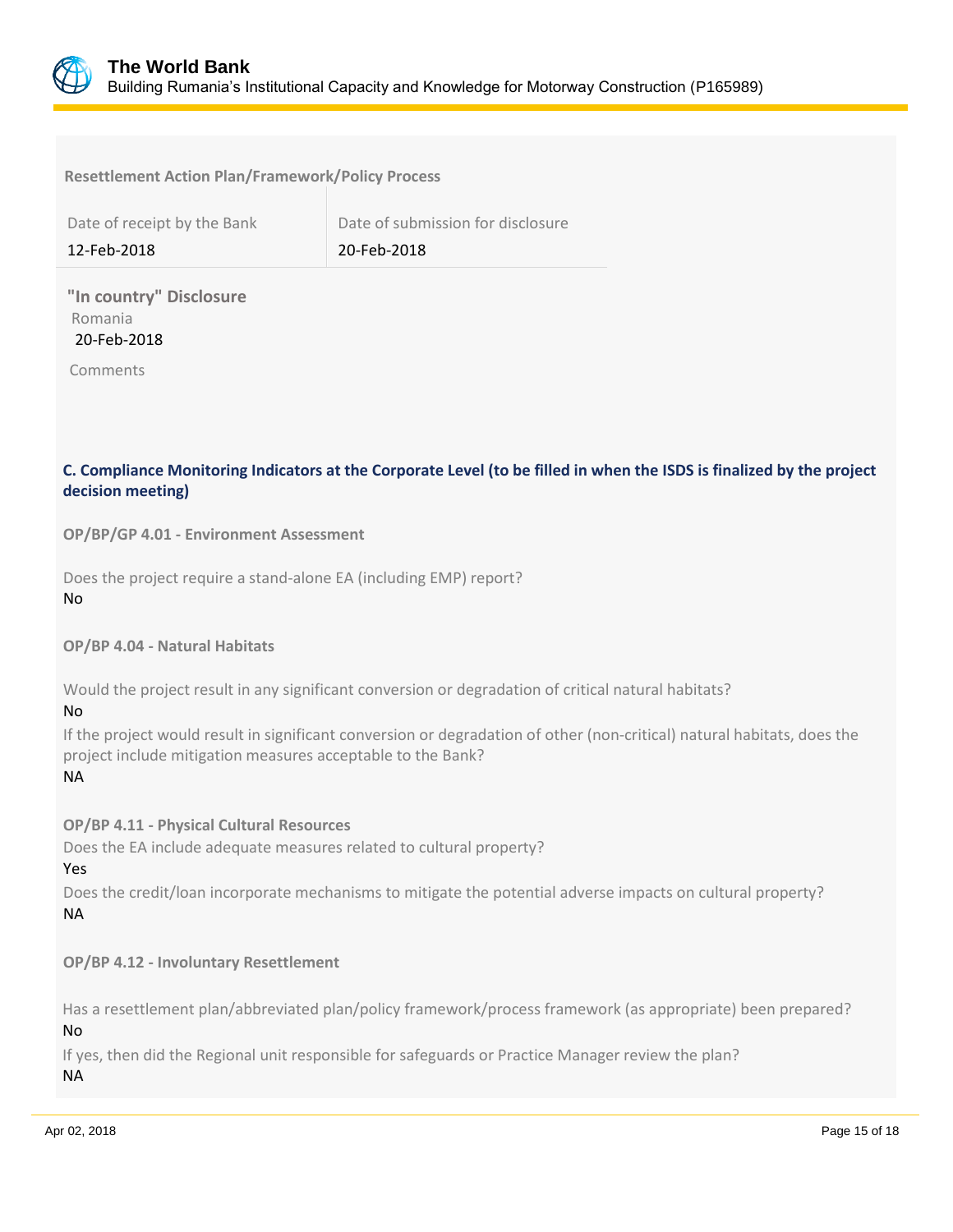

**OP/BP 4.36 - Forests**

Has the sector-wide analysis of policy and institutional issues and constraints been carried out?

Yes

Does the project design include satisfactory measures to overcome these constraints?

NA

Does the project finance commercial harvesting, and if so, does it include provisions for certification system? No

**The World Bank Policy on Disclosure of Information**

Have relevant safeguard policies documents been sent to the World Bank for disclosure?

## Yes

Have relevant documents been disclosed in-country in a public place in a form and language that are understandable and accessible to project-affected groups and local NGOs?

## Yes

## **All Safeguard Policies**

Have satisfactory calendar, budget and clear institutional responsibilities been prepared for the implementation of measures related to safeguard policies?

## Yes

Have costs related to safeguard policy measures been included in the project cost?

## Yes

Does the Monitoring and Evaluation system of the project include the monitoring of safeguard impacts and measures related to safeguard policies?

## Yes

Have satisfactory implementation arrangements been agreed with the borrower and the same been adequately reflected in the project legal documents?

#### Yes

## **CONTACT POINT**

## **World Bank**

Jean-Francois Marteau Lead Transport Specialist

Mitsuyoshi Asada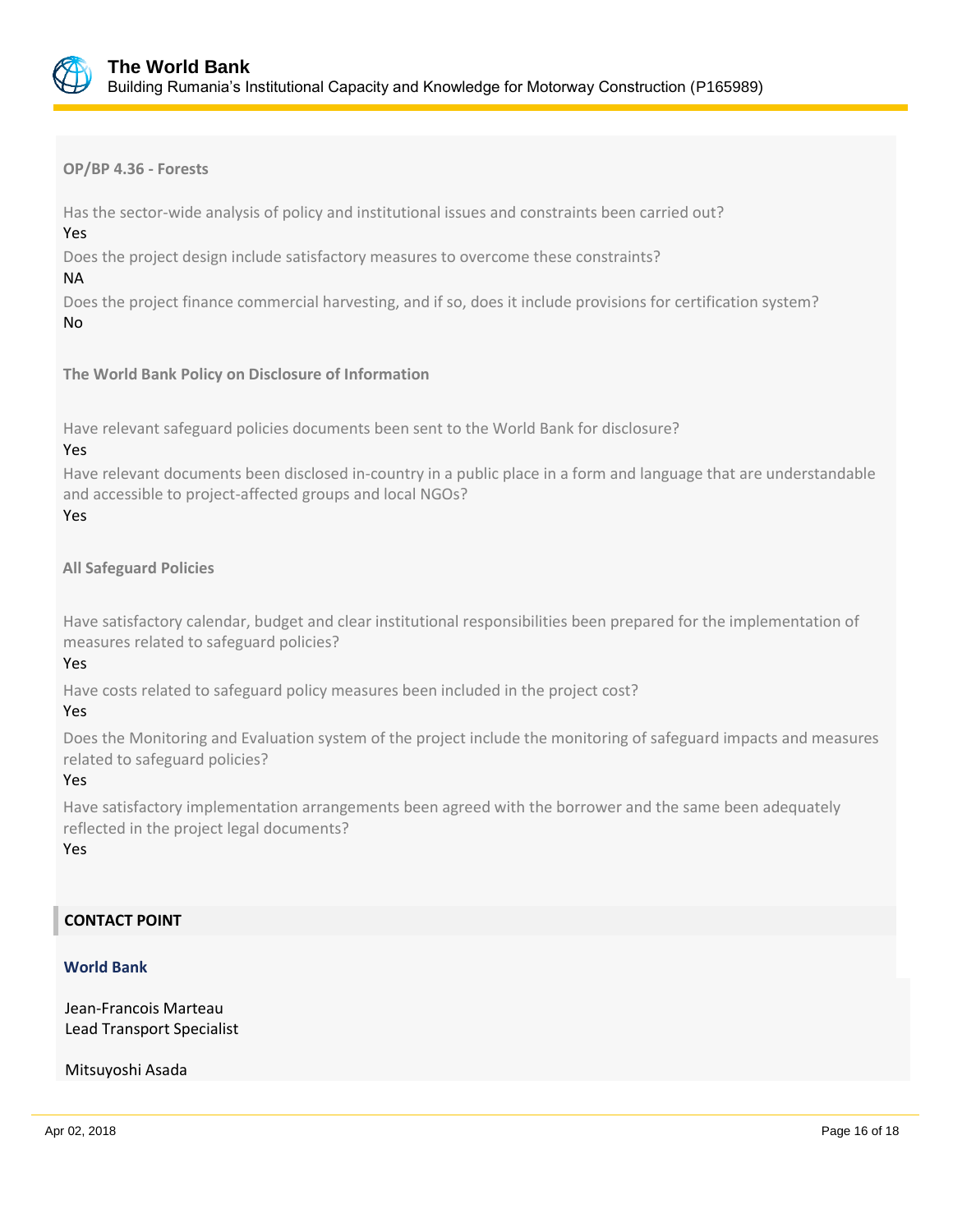

Sr Transport. Spec.

## **Borrower/Client/Recipient**

Ministry of Public Finance Boni Florinela Cucu General Director boni.cucu@mfinante.gov.ro

 **Implementing Agencies**

Ministry of Transport Maria Magdalena Grigore State Secretary cabinet.grigore@mt.ro

## **FOR MORE INFORMATION CONTACT**

The World Bank 1818 H Street, NW Washington, D.C. 20433 Telephone: (202) 473-1000 Web:<http://www.worldbank.org/projects>

## **APPROVAL**

| Task Team Leader(s): | Jean-Francois Marteau<br>Mitsuyoshi Asada |
|----------------------|-------------------------------------------|
|                      |                                           |

#### **Approved By**

| Safeguards Advisor:       | <b>Brandon Enrique Carter</b> | 23-Apr-2018 |
|---------------------------|-------------------------------|-------------|
| Practice Manager/Manager: | Juan Gaviria                  | 24-Apr-2018 |
| <b>Country Director:</b>  | Tatiana Proskuryakova         | 04-May-2018 |